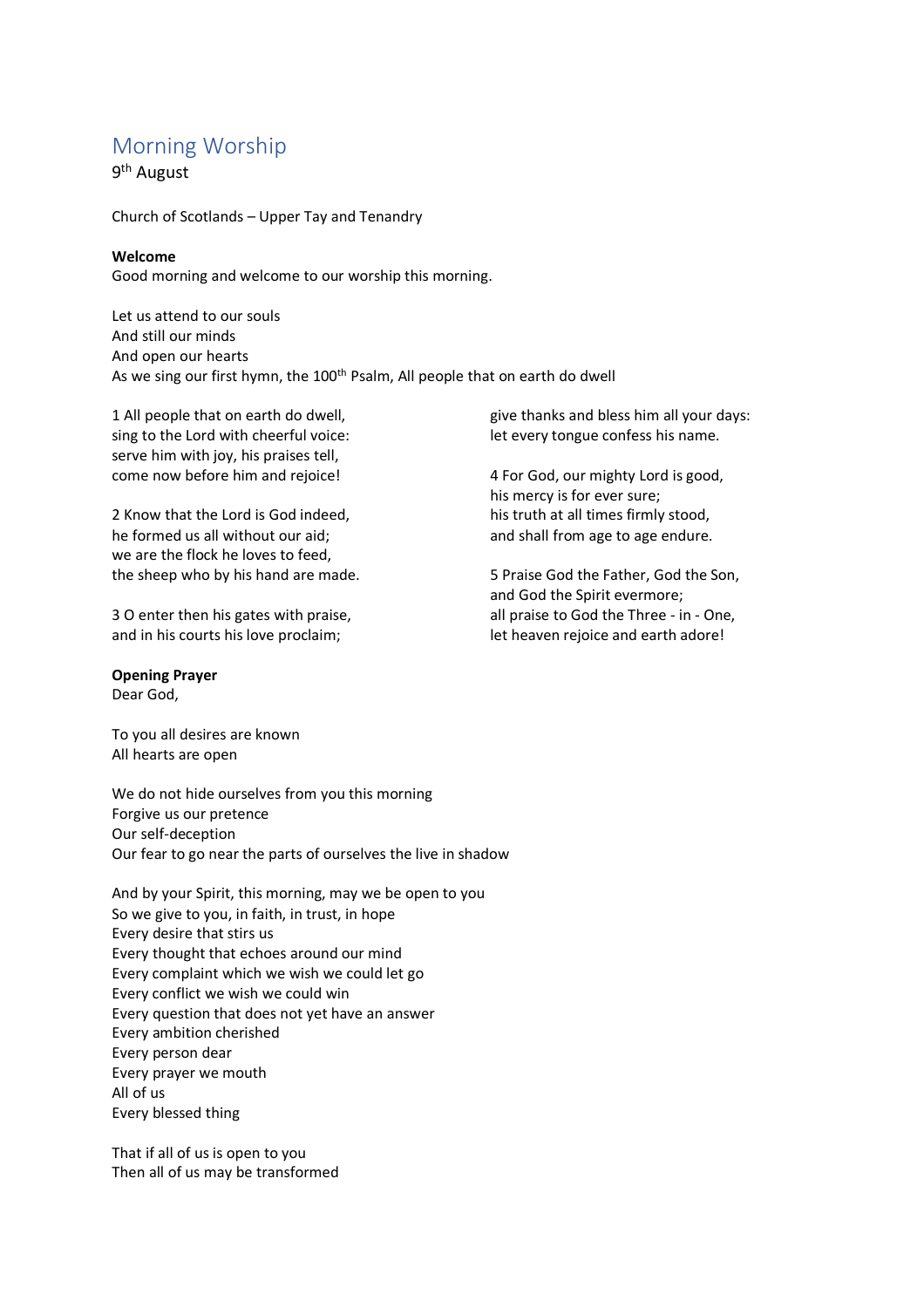And offered back to you.

Help us this morning to see Jesus The Christ who created, redeems and is present in the world Help us to see him walking on the waters Enticing us to walk with him.

Forgive us our sins, Our hatred of the light Our petty enmities Our shallow faith Our carefully calculated superiorities Our deceit And our fear

Forgive us all our sins, And in Jesus Christ remake us we pray,

And now hear us in the prayer that Jesus taught us

Our Father in heaven Hallowed be your name Your kingdom come Your will be done on earth as it is in heaven Give us today our daily bread And forgive us our debts as we forgive our debtors Lead us not into temptation but deliver us from evil For yours is the kingdom The power and the glory forever,

AMEN

#### **Reading - Jesus Walks on the Water**

Our gospel reading this morning comes from the Matthew 14:22-33

**<sup>22</sup>** Immediately he made the disciples get into the boat and go before him to the other side, while he dismissed the crowds. **<sup>23</sup>**And after he had dismissed the crowds, he went up on the mountain by himself to pray. When evening came, he was there alone, **<sup>24</sup>** but the boat by this time was a long way[\[a\]](https://www.biblegateway.com/passage/?search=Matthew+14%3A22-33&version=ESVUK&interface=print#fen-ESVUK-23621a) from the land, [\[b\]](https://www.biblegateway.com/passage/?search=Matthew+14%3A22-33&version=ESVUK&interface=print#fen-ESVUK-23621b)beaten by the waves, for the wind was against them. **25** And in the fourth watch of the night he came to them, walking on the sea. **<sup>26</sup>** But when the disciples saw him walking on the sea, they were terrified, and said, "It is a ghost!" and they cried out in fear. **<sup>27</sup>** But immediately Jesus spoke to them, saying, "Take heart; it is I. Do not be afraid."

**<sup>28</sup>**And Peter answered him, "Lord, if it is you, command me to come to you on the water." **<sup>29</sup>**He said, "Come." So Peter got out of the boat and walked on the water and came to Jesus. **<sup>30</sup>** But when he saw the wind,[\[c\]](https://www.biblegateway.com/passage/?search=Matthew+14%3A22-33&version=ESVUK&interface=print#fen-ESVUK-23627c) he was afraid, and beginning to sink he cried out, "Lord, save me." **<sup>31</sup>** Jesus immediately reached out his hand and took hold of him, saying to him, "O you of little faith, why did you doubt?" **<sup>32</sup>**And when they got into the boat, the wind ceased. **<sup>33</sup>**And those in the boat worshipped him, saying, "Truly you are the Son of God."

#### **Reflection**

Our story today happens after the feeding of the 5,000.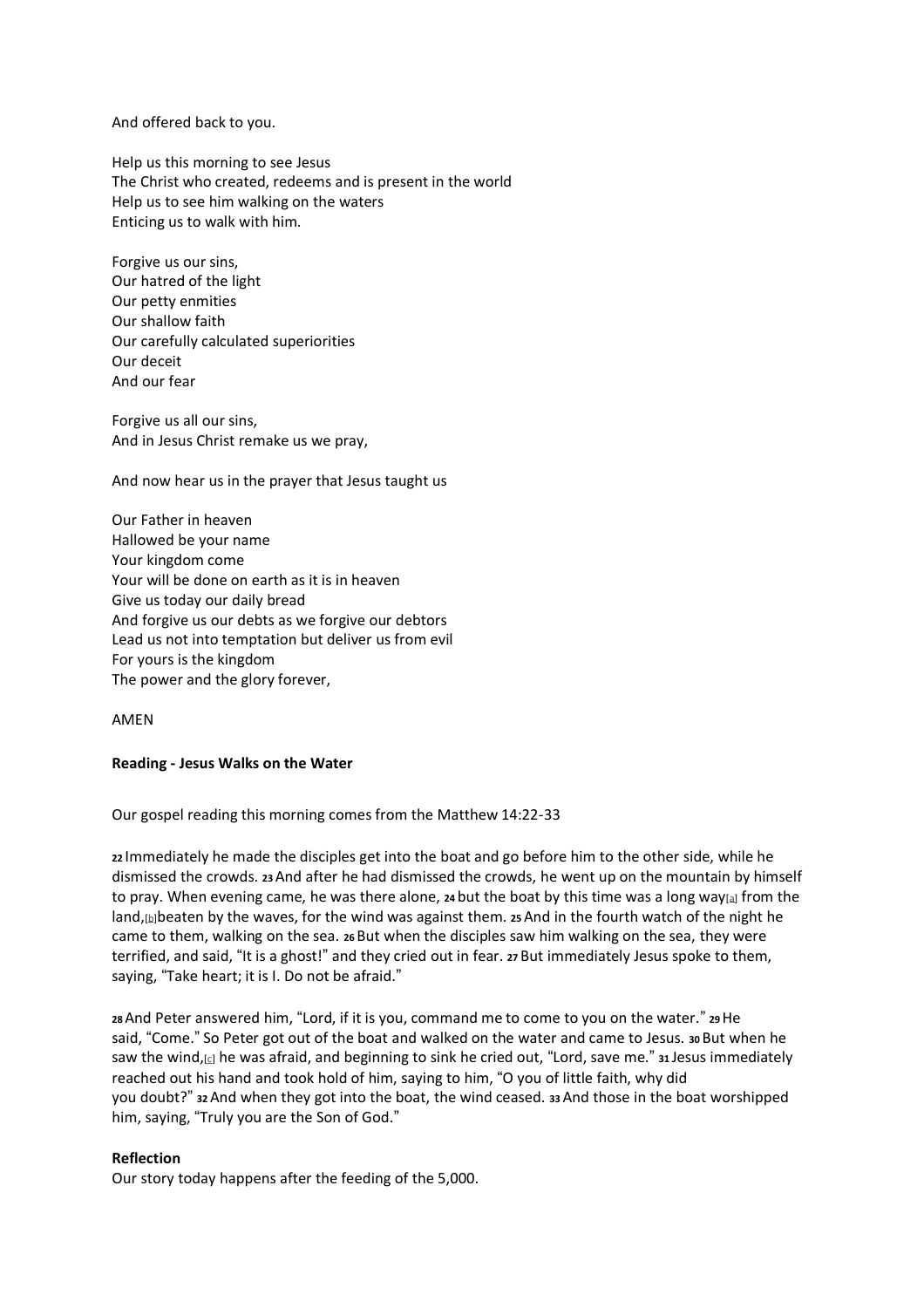Jesus does a very striking thing.

The moment that the disciples have gathered up all the leftovers Before he has dismissed the crowds He compels the disciples to get into a boat, ahead of him And get to the other side.

This would have been a moment to bask in an incredible catering operation In participation in one of the most famous miracles in all human history Had just happened But Jesus is immediate. Get into the boat.

Go, Go, Go, You've got to get into the boat now, You've got to get aboard.

Jesus wants his disciples out there, on the sea And if he has foresight into what is going to happen He knows that he is sending them into an encounter with a storm At 3-6am, the last watch of the night.

He wants them out there. The Greek says that Jesus compelled the disciples to get into that boat.

The word for compulsion, is only used in only one other story in the gospels, the story of the Great Feast where you remember the host of the feast, having been snubbed by his wealthy friends, demands that the poorest, those with disability, those without a home, are welcomed into his feast.

It seems that the two times that God compels the most Is to the marginalised to be accommodated in the kingdom of heaven And for disciples to be scared witless miles from dry land.

This is an interesting insight into God's priorities God's compulsion to welcome the marginalised Is matched by God's compulsion to send disciples into danger.

God it seems, is supremely uninterested in our tranquility In fact he is passionate about disturbing it.

God is not what is sometimes called a "helicopter parent".

This week our oldest son – Sam, these days built like middle weight boxer, has been visiting his grandfather down in Sussex, not far from Brighton.

On the first day he was down there, Papie – as Grandfather is called, managed to slice part of his finger whilst peeling potatoes. So with blood coming out of this finger, I think prevented going too far by a marigold glove, Papie and Sam drove to the nearest hospital four miles away. Because of Covid though, Sam was not allowed into the hospital, and had to either wait outside or walk the four miles home.

When he phoned us, we were like "he can't walk four miles – he doesn't know where he is, it's the middle of rural Sussex, that place is a hotbed of roadside crime, quick Anna, phone someone, anyone, get him to give him a lift."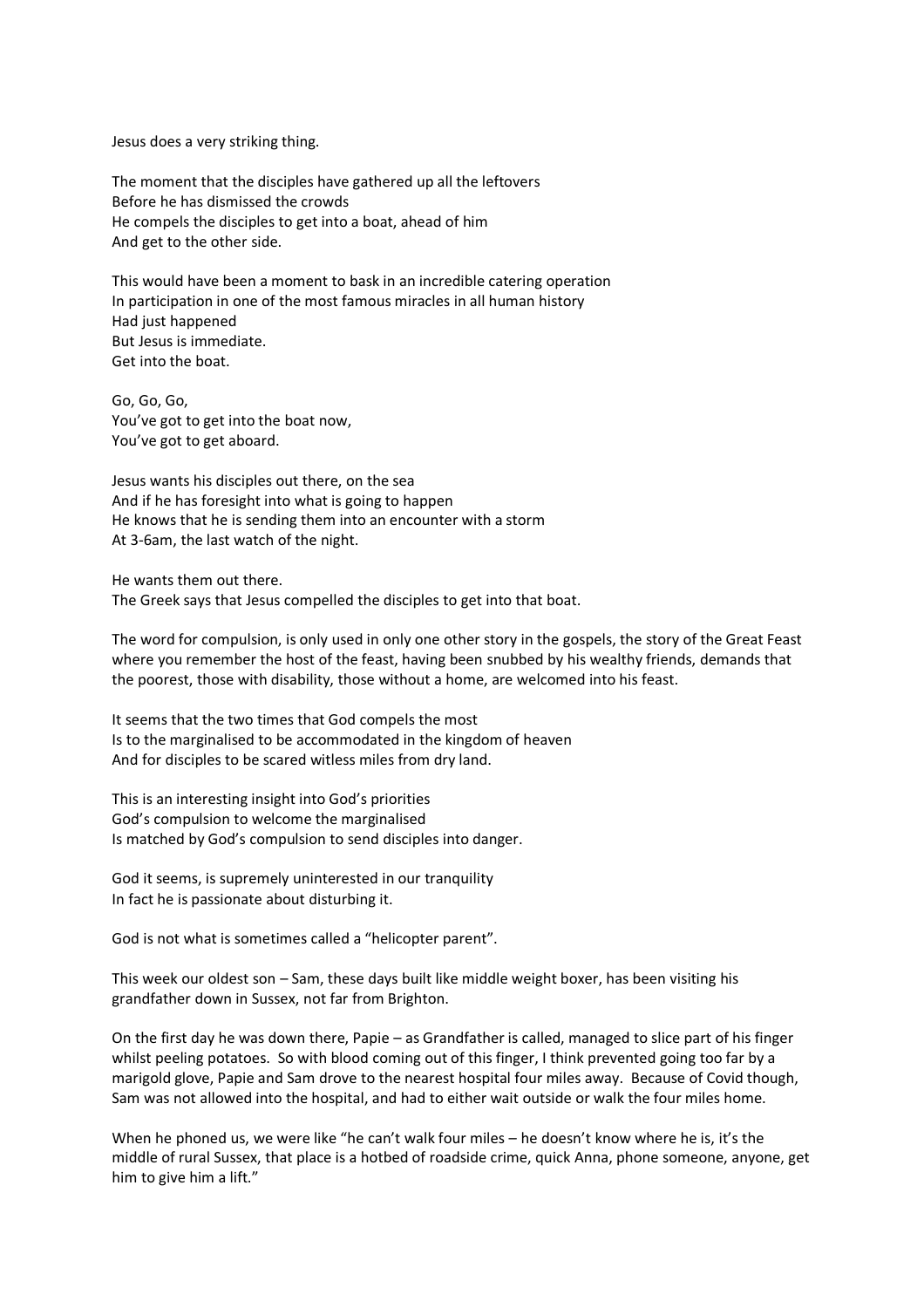So we start phoning Sam, Sam you need to get a lift, you can't possibly survive out there.

It's safe to say that the God who sends his disciples into a boat, onto a big lake, into the night, into a storm,

Would not be worrying about a well built 15 year old walking a pavement of the English home counties in Broad daylight.

God is quite the opposite, Into the boat, into the night, into the storm, he compels them;

And so it is that during the fourth watch of the night  $-3$ -6am They are miles from land The waves are breaking upon the boat The wind is against them

And to add to their terror They look at see a figure walking on top of the water And they think it is a ghost

As well as being terrified by the natural world They are now being terrified by the supernatural world

And who is it that has caused them to be here Jesus

Why, because God knows that we must meet him in extremity

God knows if we only meet God in places which are safe, we will come to believe in a God who is tame God knows that if we only meet God in places where we are in control, then we will believe in a god who is under our control.

If we meet God within the limits, then our image of God is one who stays within neat lines But if we meet God when we have come to the end of human limits, then God is no longer a human invention, we meet the God who is real.

The burning bush God, The God of the wind The God who loves to walk on top of the waves. The God who loves to surf.

If the first part of the story is this God sends his people into extremity So that we can meet God.

So if your life at the moment feels that it has extremity in it, If it has wind against you Waves battering you Ghosts terrifying you

Then be glad because this is the place where you meet the true God Not the small god you can no longer believe in But the big God who believes in you. And do not be afraid of this place, You are where God has intended This is the place where he will meet with you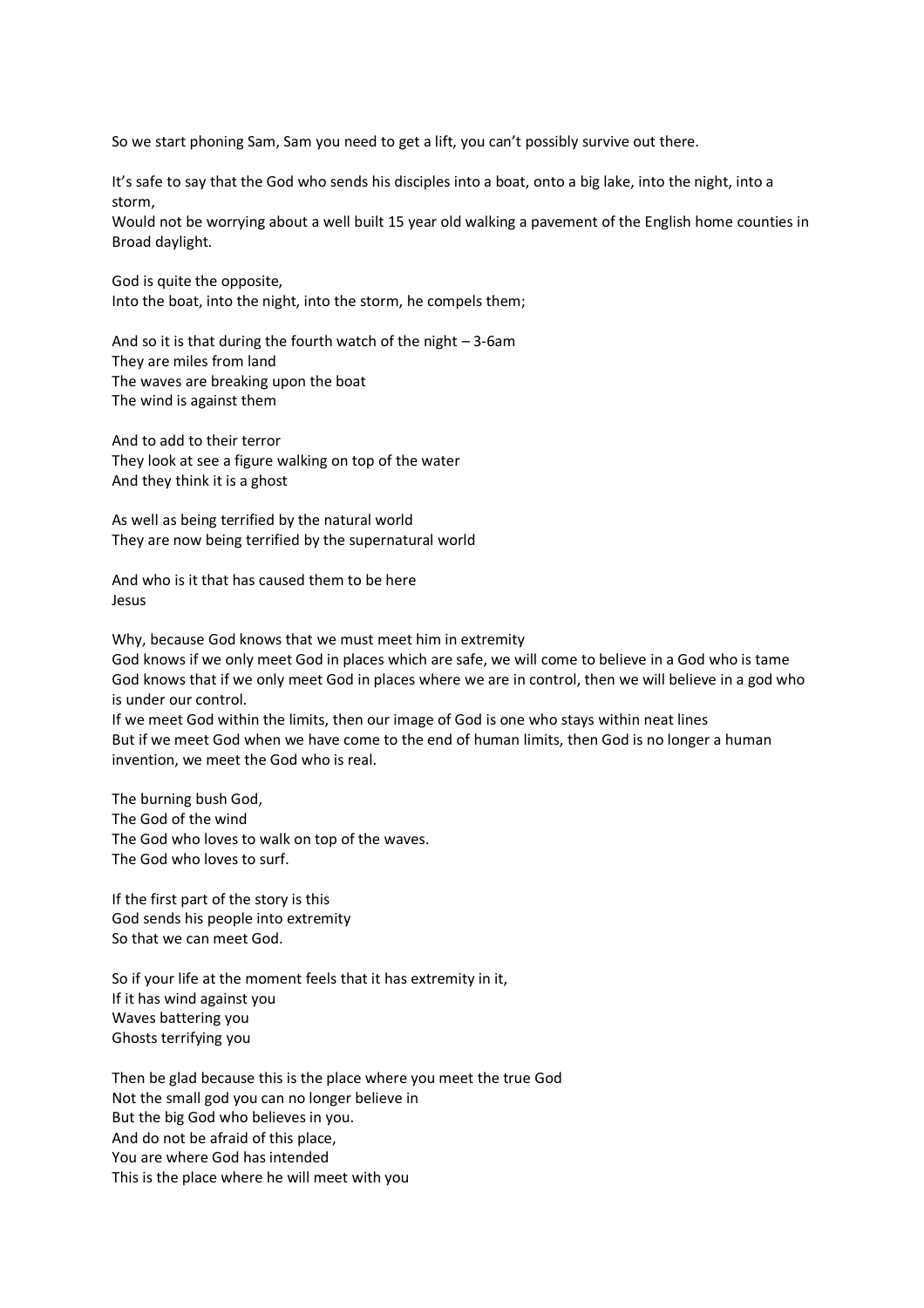This is the place where he will summon you out of the boat This is the place where you will walk on water.

So ask him now, "Jesus, where are you" And ask him now, "Jesus, if it is you, command me to come out of the boat, and to walk with you upon the waters."

May God bless you, AMEN

## **Prayer for Others**

Let us say our prayer for others:

Oh God,

It is you who summons is into the boat, Into the storm Into the dark Into the place of the waves

So where we are stormbound Darkened Battered and weary

Come and be present to us To those we love

It is you who summons us out of the boat Onto the water Onto the impossible Closest to our fears

So give us courage to discern where your voice calls And give us courage to walk

And where we sink hold us by the hand.

We pray for those we love who need you now....

We pray for those dealing with poverty, with debt, with financial fear...

We pray for those who we do not know, but need our prayers…

Especially we pray for the people of Beirut as the come to terms with this week's explosion And we pray for our young people after this week's exam results We pray that they will get the grades which reflect their work And to walk with confidence into the future to which they are called,

This we ask in the name of Jesus,

# AMEN

And now let us sing our closing hymn, "For my sake and the Gospel's Go"